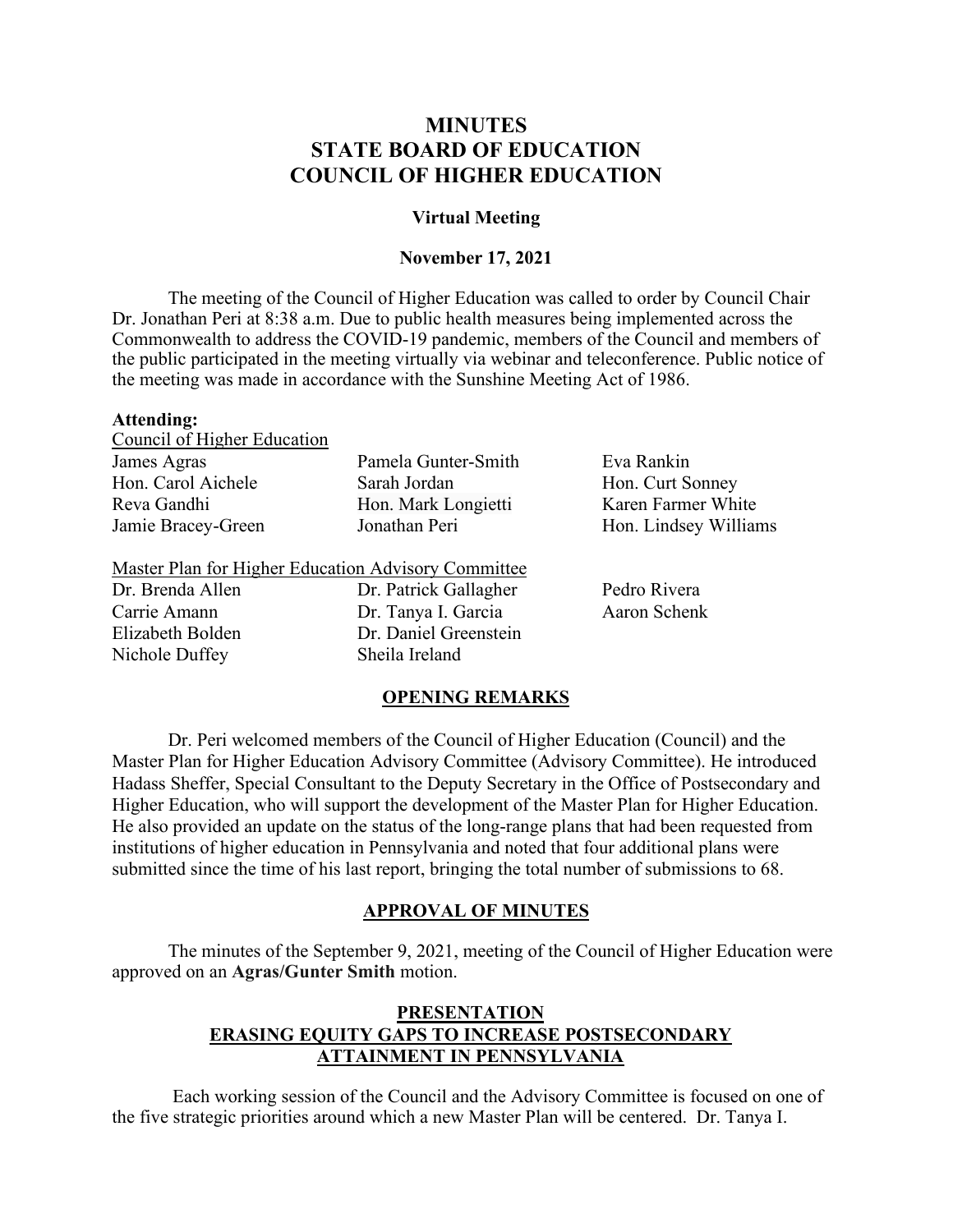presented information on strategic priority #2 – Erase Equity Gaps in Postsecondary Access, Progression, and Completion by Race, Ethnicity, Income, Age, Gender, and Geography – that served as the focus of the meeting. Dr. Garcia identified three objectives for the session: 1) Garcia, Acting Deputy Secretary and Commissioner for Postsecondary and Higher Education, understand Pennsylvania's equity gaps, 2) introduce belonging as critical to postsecondary attainment, and 3) learn about strategies to erase equity gaps from internal and external stakeholders. For reference, she reviewed the postsecondary attainment goal previously adopted by the Council. As part of her presentation, she illustrated Pennsylvania's equity gaps by presenting data on enrollment of 18-24 years-olds in postsecondary education by race and ethnicity and data on postsecondary attainment of 25-64 year-olds by race and ethnicity.

### **PANEL DISCUSSIONS**

The Working Session included three panel discussions that each addressed "Strategies to Erase Equity Gaps in Postsecondary Access, Progression, and Completion" from different perspectives.

Panel number one reflected learning from peers in other states and national experts. Panelists were Steven Taylor, D.B.A, President of the Foundation Board at Eastern West Virginia Community and Technical College, and Senior Fellow, Postsecondary Education at Charles Koch Institute + Stand Together, and Sarah Whitley, Ph.D., Assistant Vice President, Center for First-generation Student Success, NASPA (student affairs administrators in higher education). The panel was moderated by Kate Porterfield, Director of Marketing and Communications, Higher Ed Insight.

 Mukherjee, Senior Vice President, Strategy & Student Success, Shippensburg University of College. Marcus Lingenfelter, Senior Vice President of Policy & Advocacy at Cognia™, served Panel number two reflected voices of Pennsylvania institutions of higher education. Panelists were Dr. Peggy Heim, Dean of Student Development, Equity and Inclusion, Lehigh-Carbon Community College; Dr. Elizabeth Meade, President, Cedar Crest College; Dr. Sue Pennsylvania; Dr. Clyde Pickett, Vice Chancellor and Chief Diversity Officer, University of Pittsburgh; and Dr. Rita Tolliver-Roberts, Vice President, Academic Affairs and Provost, Peirce as moderator.

 Panel number three reflected voices of Pennsylvania students. Panelists were Ann Jachinowicz, a student at Holy Family University and graduate of Philadelphia Community College, and Jeremiah Torres, Jr., a student at Lehigh-Carbon Community College. The panel was moderated by Acting Deputy Secretary Garcia.

### **DISCUSSION ITEM**

Following the panel discussions, Dr. Peri provided time for open dialog and reflections by members of the Council and the Advisory Committee related to strategic priority #2 around which the working session was centered.

### **PUBLIC COMMENT**

There were no public comments.